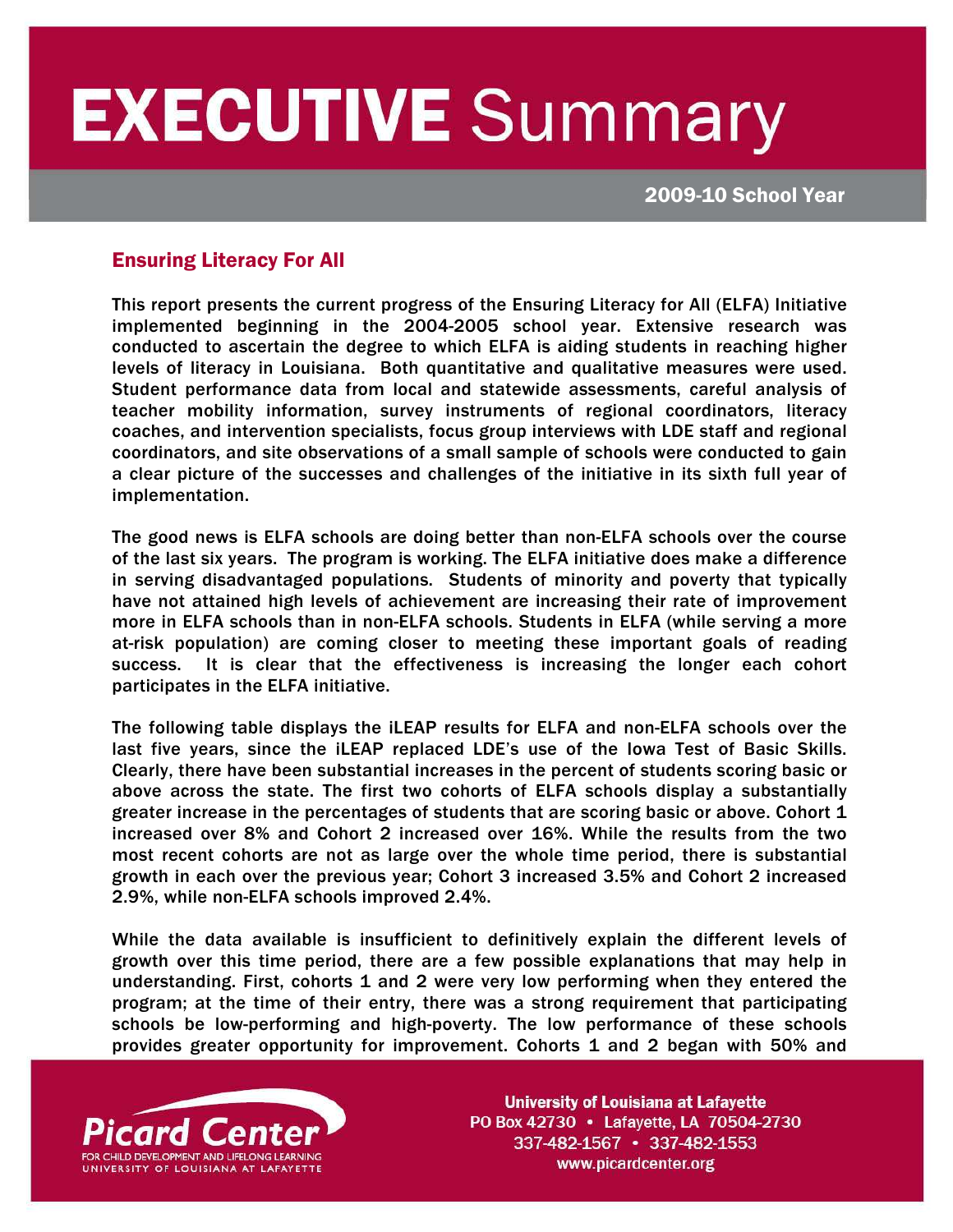39% of students scoring basic or above on the ELA portion of the 3rd grade iLEAP, compared to cohorts 3 and 4 where 59% and 67% of the students were basic or above. Also, the earlier cohorts have had more time to show improvement. Finally, while literacy is generally a focus of all schools for the early elementary grades, it is not known how aggressively non-ELFA schools were working to improve literacy.

**Figure 1: Performance Gains by ELFA School Cohorts compared to gains statewide of on the English Language Arts portion of the 3rd Grade iLEAP** 



Gains since 2006

There are several factors that are barriers to accelerating or increasing progress. External factors such as teacher mobility, funding limitations and school-level behaviors adversely affect student literacy learning opportunities. These reduce the likelihood of accelerating the improvement and achieving the LDE stated goal of having 95% of all students reading at grade level by third grade by 2014.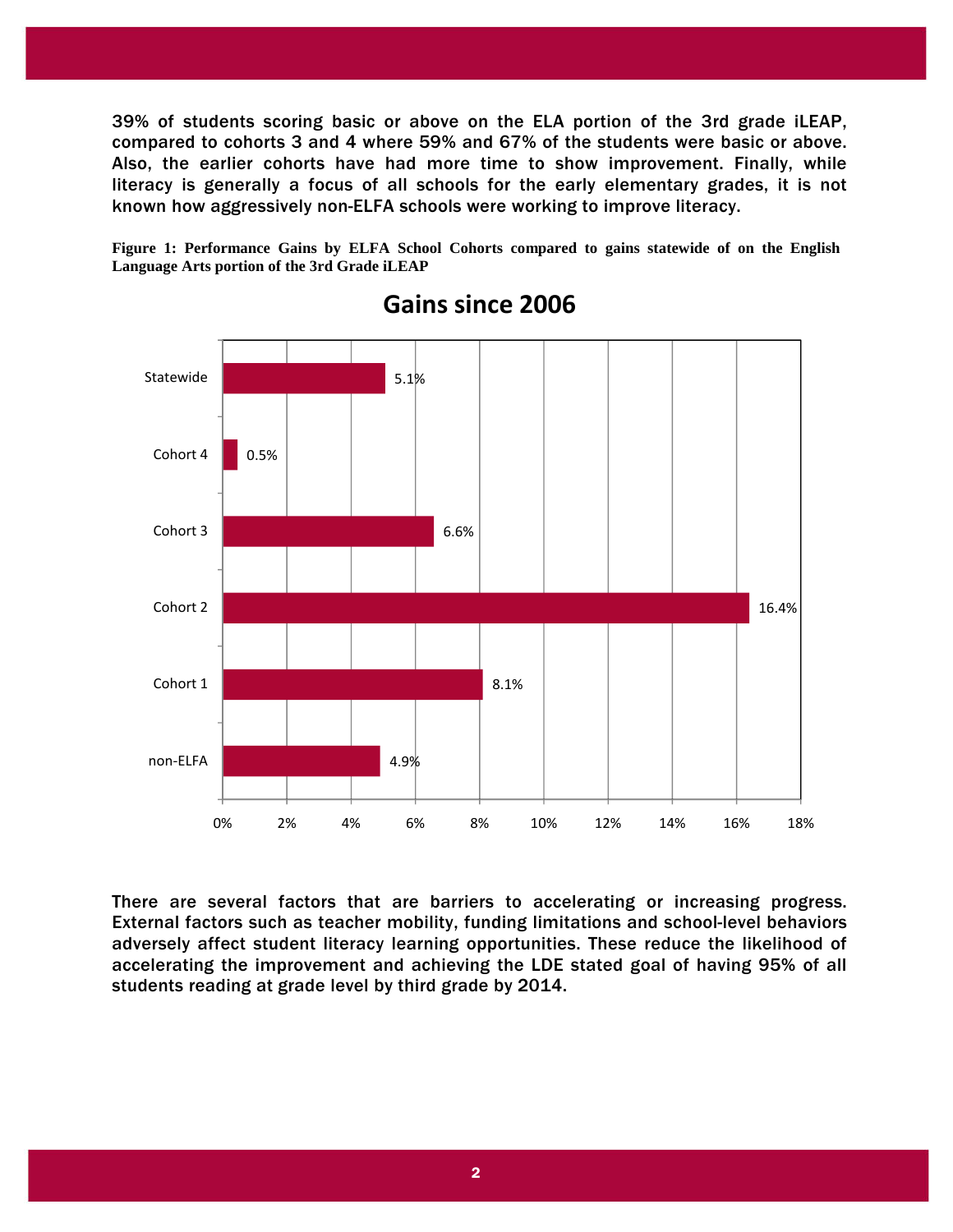Figure 2: A comparison of growth in the percentage of students scoring in the benchmark range of DIBELS **to the average growth since the start of ELFA in relation to the goal of having 95% of students on benchmark he benchmark by the end of 3rd grade** 



Third Grade Aimline

Trend analysis indicates growth has flattened. We have three consecutive years of data Trend analysis indicates growth has flattened. We have three consecutive years of data<br>that reveal the current implementation levels have reached their potential. Two factors may positively influence further growth. The first is refining the implementation of the may positively influence further growth. The first is refining the implementation of the<br>programs. Qualitative data reveal substantial room for improvement in how literacy instruction is provided. It is largely within the control of school sites to influence the quality of classroom instruction. The Louisiana Coaching Cycle model is recognized as a<br>good program for professional development, but budget constraints at the regional<br>coordinator level inhibit their ability to good program for professional development, but budget constraints at the regional coordinator level inhibit their ability to continue to provide needed levels of support. The other, external factor that could help increase student achievement is a reduction in teacher and principal mobility. Teacher mobility is very high. Given that over 44% of other, external factor that could help increase student achievement is a reduction in<br>teacher and principal mobility. Teacher mobility is very high. Given that over 44% of<br>teachers are moving into new positions, it is rem improves at all.

Teacher mobility levels are very high, and they are higher in low performing schools. Teacher turnover creates an ongoing need for basic professional development. While those teachers who remain in a position benefit from advanced training to refine their professional practice, teachers who are new to a school or position create a burden for trainers and coaches to provide them foundational training others have had. School mobility rates ranged from a high of about 86% to a low of about 10.5%. Overall trainers and coaches to provide them foundational training others have had. School<br>mobility rates ranged from a high of about 86% to a low of about 10.5%. Overall<br>Faculty Mobility Rate for 2008-09 to 2009-10 was 55.48% who Teacher mobility levels are very high, and they are higher in low performing schools.<br>Teacher turnover creates an ongoing need for basic professional development. While<br>those teachers who remain in a position benefit from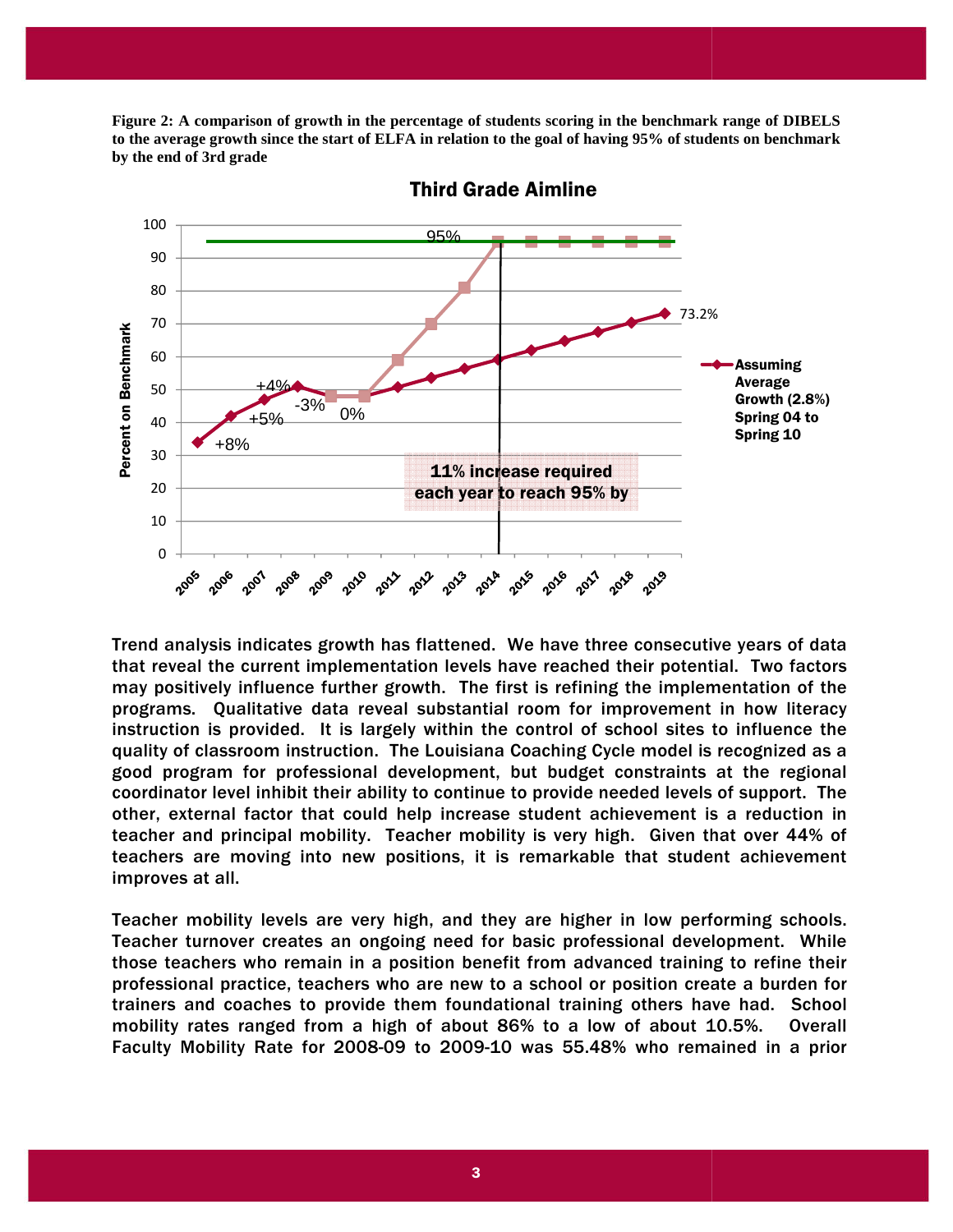position and 44.52% moved from the position they had occupied the prior year. Another reflection of the data reveals that 35% of the schools had at least 50% staff movers and only 15% kept 75% or more of their staff in place.

## **Conclusions**

Across regions in the state, and also across all job categories, teachers want additional assistance and training in how to best work with struggling readers to build comprehension and writing skills. They understand the need to differentiate instruction, but thus far do not seem to feel confident that they can effectively do so.

The one factor that was not part of the original research design (and thus not studied specifically) is actual real-time literacy instruction opportunities for students. Whether a feature of the culture of a school or district or statewide mandates for accountability and testing that require resources and attention that detract from the literacy focus, student reading in schools seems to be losing the struggle to be the number one priority. Unless and until that issue is addressed, it will be particularly challenging to implement the ELFA initiative with sufficient fidelity to ensure that all children will be literate by third grade.

ELFA has made a difference; however there are internal and external factors that are barriers to further improvement and growth. Directly addressing both the internal and external factors would potentially enable the program to achieve greater success.

## Recommendations

- 1. Since ELFA represents the best chance to increase students' literacy achievement currently available in Louisiana, it would be wise to use all available resources to perpetuate the initiative.
- 2. The Louisiana Literacy Coaching (LLC) model is a proven method for high-level and appropriately-differentiated staff development. As such it provides the greatest promise for providing teachers with professional learning opportunities in differentiation of instruction, writing, comprehension, and struggling readers.
- 3. Continue to refine the LLC model to focus on implementation fidelity issues at sites. Improved execution of the tiered support system, effective core instruction, and use of best practice teaching strategies will likely allow ELFA schools to move students beyond current achievement levels.
- 4. It would be advisable to require site leadership to participate in and support implementation of an LLC model program targeted at school structure, leadership, collaboration, and professional learning communities that make literacy instruction a priority. Additional data summits and principal-specific training activities will assist school sites in increasing literacy.
- 5. Given the challenges to ongoing implementation that teacher mobility present, consider a program to provide incentives to increase teacher stability. One such program that was effective in California that might prove effective is "APLE"—